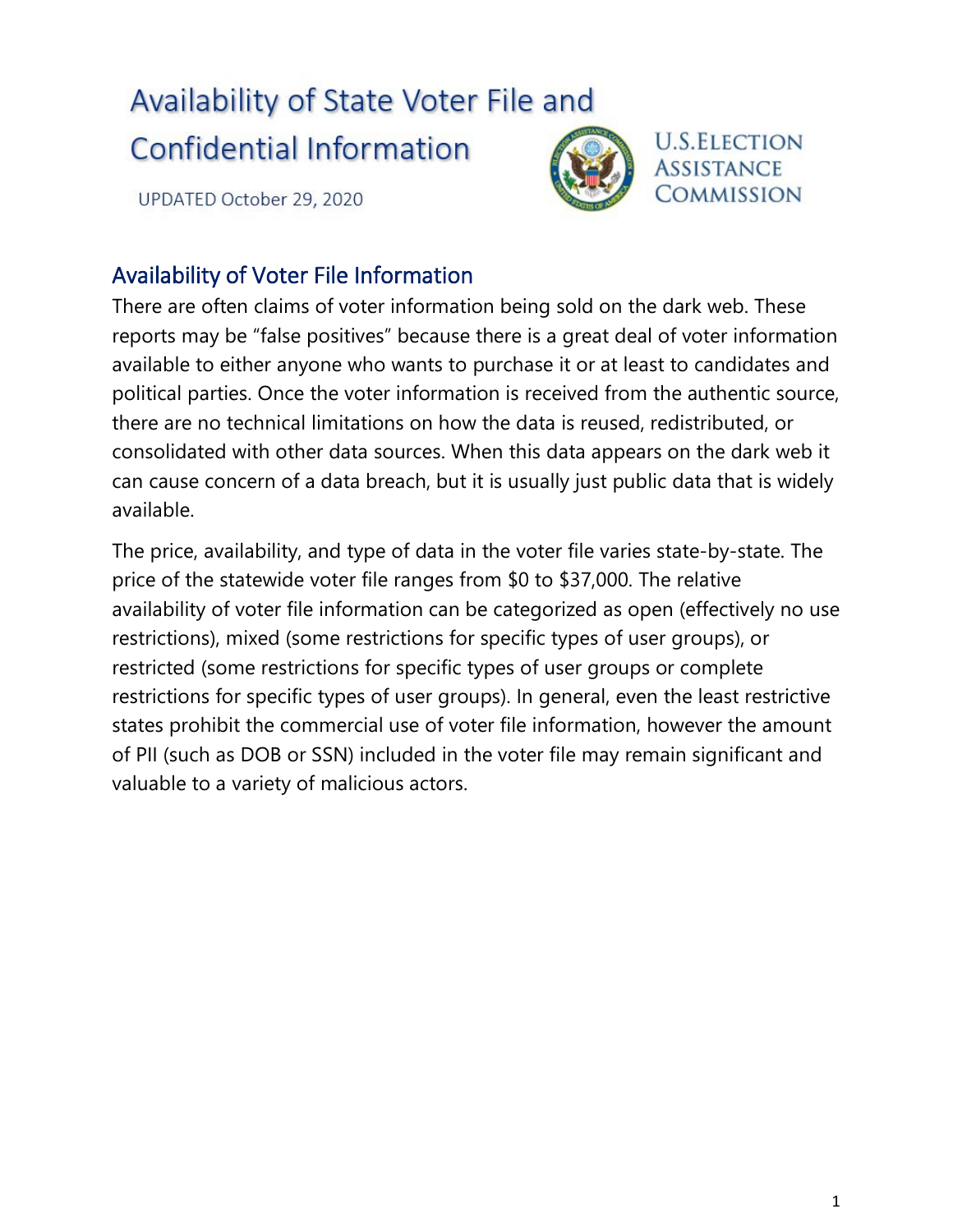| <b>State</b>                                                                                                  | Availability | <b>Price Estimate</b> | <b>State</b>          | <b>Availability</b> | <b>Price Estimate</b> |
|---------------------------------------------------------------------------------------------------------------|--------------|-----------------------|-----------------------|---------------------|-----------------------|
| <b>Alabama</b>                                                                                                | Open         | \$37,000              | <b>Montana</b>        | Open                | \$1,000               |
| Alaska                                                                                                        | Open         | \$20                  | <b>Nebraska</b>       | <b>Mixed</b>        | \$500                 |
| <b>Arizona</b>                                                                                                | Mixed        | \$516                 | <b>Nevada</b>         | Open                | \$20,000              |
| <b>Arkansas</b>                                                                                               | Open         | \$0                   | <b>New Hampshire</b>  | <b>Mixed</b>        | \$275                 |
| <b>California</b>                                                                                             | Mixed        | \$15,000              | <b>New Jersey</b>     | Open                | \$375                 |
| Colorado                                                                                                      | Open         | \$50                  | <b>New Mexico</b>     | <b>Mixed</b>        | \$5,215               |
| <b>Connecticut</b>                                                                                            | Open         | \$300                 | <b>New York</b>       | <b>Mixed</b>        | \$0                   |
| <b>Delaware</b>                                                                                               | <b>Mixed</b> | \$25                  | <b>North Carolina</b> | Open                | \$0                   |
| <b>District of Columbia</b>                                                                                   | Open         | \$2                   | <b>North Dakota</b>   | Restricted          | \$2,120               |
| <b>Florida</b>                                                                                                | Open         | \$0                   | Ohio                  | Open                | \$0                   |
| Georgia                                                                                                       | Open         | \$250                 | <b>Oklahoma</b>       | Open                | \$0                   |
| <b>Hawaii</b>                                                                                                 | <b>Mixed</b> | \$500                 | <b>Oregon</b>         | Open                | \$500                 |
| Idaho                                                                                                         | Open         | \$20                  | Pennsylvania          | Open                | \$20                  |
| <b>Illinois</b>                                                                                               | Restricted   | \$500                 | <b>Rhode Island</b>   | Open                | \$25                  |
| Indiana                                                                                                       | Open         | \$0                   | <b>South Carolina</b> | Open                | \$2,500               |
| lowa                                                                                                          | <b>Mixed</b> | \$1,100               | <b>South Dakota</b>   | Mixed               | \$2,500               |
| <b>Kansas</b>                                                                                                 | Open         | \$200                 | <b>Tennessee</b>      | <b>Mixed</b>        | \$2,500               |
| <b>Kentucky</b>                                                                                               | <b>Mixed</b> | \$2,000               | <b>Texas</b>          | Open                | \$1,279               |
| Louisiana                                                                                                     | Open         | \$5,000               | <b>Utah</b>           | Open                | \$1,050               |
| <b>Maine</b>                                                                                                  | <b>Mixed</b> | \$2,200               | <b>Vermont</b>        | Open                | \$0                   |
| <b>Maryland</b>                                                                                               | Restricted   | \$125                 | <b>Virginia</b>       | <b>Mixed</b>        | \$5,000               |
| <b>Massachusetts</b>                                                                                          | <b>Mixed</b> | \$0                   | Washington            | Open                | \$0                   |
| <b>Michigan</b>                                                                                               | Open         | \$23                  | <b>West Virginia</b>  | Open                | \$500                 |
| <b>Minnesota</b>                                                                                              | Restricted   | \$51                  | <b>Wisconsin</b>      | Open                | \$12,500              |
| <b>Mississippi</b>                                                                                            | Open         | \$1,100               | <b>Wyoming</b>        | <b>Mixed</b>        | \$0                   |
| <b>Missouri</b>                                                                                               | Open         | \$35                  |                       |                     |                       |
| Sources: National Conference of State Legislatures, United States Elections Project, State Election Officials |              |                       |                       |                     |                       |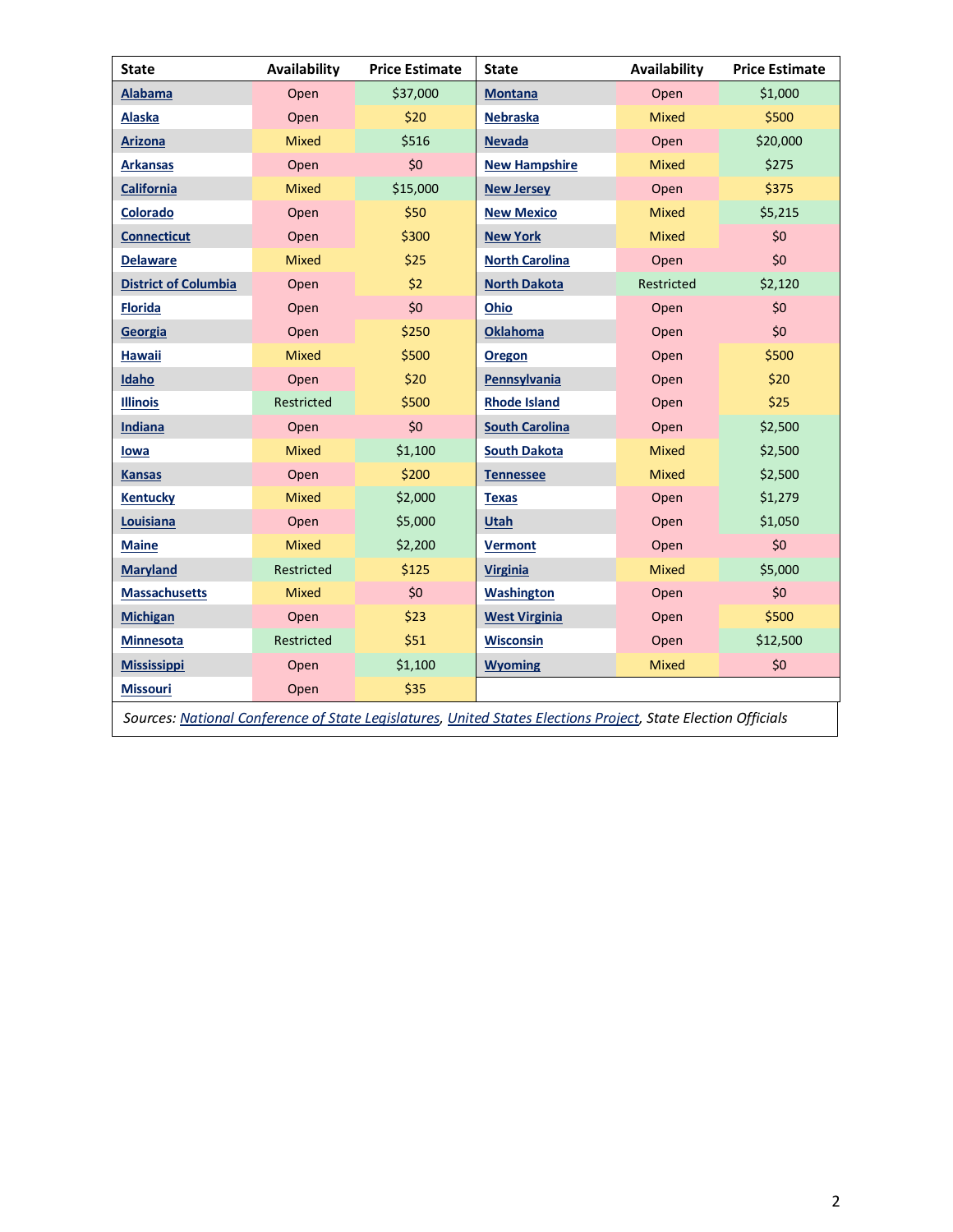| <b>State</b>    | <b>Availability</b> | <b>Price</b><br><b>Estimate</b> | <b>What information</b><br>does the file contain?                                                                                                                                                                                                                                                                                                                      | What is kept<br>confidential?                                                                                                                                                                  |
|-----------------|---------------------|---------------------------------|------------------------------------------------------------------------------------------------------------------------------------------------------------------------------------------------------------------------------------------------------------------------------------------------------------------------------------------------------------------------|------------------------------------------------------------------------------------------------------------------------------------------------------------------------------------------------|
| Alabama         | Open                | \$37,000                        | All voter registration<br>information, except<br>what is confidential.                                                                                                                                                                                                                                                                                                 | SSN, month and day<br>of birth.                                                                                                                                                                |
| <b>Alaska</b>   | Open                | \$20                            | Names, addresses,<br>party affiliation.                                                                                                                                                                                                                                                                                                                                | Age or DOB, any<br>part of SSN, DL<br>number, voter ID<br>number, place of<br>birth, signature.                                                                                                |
| Arizona         | <b>Mixed</b>        | \$516                           | Full name, party<br>preference, date of<br>registration, residence<br>address, mailing<br>address, zip code,<br>phone number, birth<br>year, occupation,<br>voting history, early<br>voting information.                                                                                                                                                               | Birth month and<br>day, any part of SSN,<br>DL number, Indian<br>census number,<br>father's name or<br>mother's maiden<br>name, state or<br>country of birth,<br>signature, e-mail<br>address. |
| <b>Arkansas</b> | Open                | \$0                             | Names, addresses and<br>precinct numbers.                                                                                                                                                                                                                                                                                                                              | Not specified.                                                                                                                                                                                 |
| California      | <b>Mixed</b>        | \$15,000                        | Name, address,<br>telephone number,<br>political party<br>preference.                                                                                                                                                                                                                                                                                                  | DL number, SSN, any<br>other unique<br>identifier, signature.                                                                                                                                  |
| Colorado        | Open                | \$50                            | Full name, address,<br>year of birth, political<br>party, vote history.                                                                                                                                                                                                                                                                                                | Personal identifiable<br>information such as<br>SSN, DL number, or<br>full dates of birth;<br>electronic copies of<br>signatures.                                                              |
| Connecticut     | Open                | \$300                           | Not specified.                                                                                                                                                                                                                                                                                                                                                         | <b>Full SSN</b>                                                                                                                                                                                |
| Delaware        | Mixed               | \$25                            | Political parties,<br>candidates and the<br>public may receive<br>voter names,<br>addresses, political<br>party affiliations, voting<br>history, legislative<br>district information,<br>telephone numbers<br>and years of birth.<br>Members of the<br>General Assembly and<br>government agencies<br>may receive full DOB in<br>addition to the<br>information above. | SSN, DOB, DL<br>number, and<br>telephone number<br>are not subject to<br>public inspection.<br>Full DOB is only<br>provided to certain<br>voter list requesters.                               |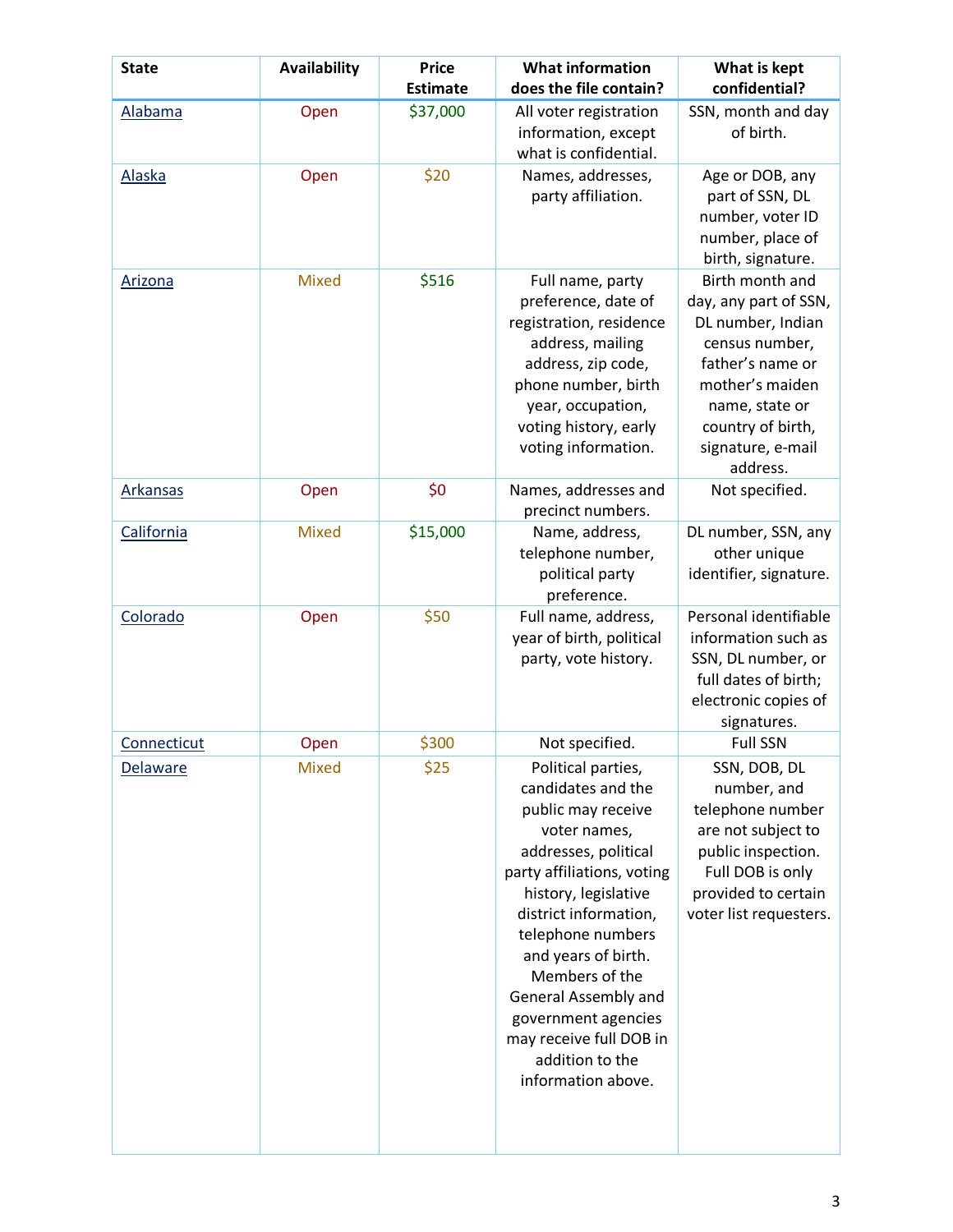| District of<br>Columbia | Open         | \$2   | Party affiliation, date of<br>registration, ward,<br>precinct, voter history,<br>or any other<br>permissible category.<br>Signatures are available<br>for the public to view<br>but not to copy or<br>trace. | Any part of SSN,<br>DOB, email<br>addresses, phone<br>numbers, identify of<br>voter registration<br>agency where voter<br>registered.                                                                                                                                                                                                       |
|-------------------------|--------------|-------|--------------------------------------------------------------------------------------------------------------------------------------------------------------------------------------------------------------|---------------------------------------------------------------------------------------------------------------------------------------------------------------------------------------------------------------------------------------------------------------------------------------------------------------------------------------------|
| Florida                 | Open         | \$0   | Voter data is available<br>to the public, except<br>for what is listed as<br>confidential.                                                                                                                   | SSN, DOB, DL<br>number, voter<br>registration number,<br>declinations to<br>register to vote<br>made at the DMV,<br>information on<br>when and where the<br>person registered.<br>Voter signatures<br>may not be copied<br>as part of an open<br>records request.<br>Information<br>regarding an<br>applicant's prior<br>felony conviction. |
| Georgia                 | Open         | \$250 | All information except<br>what is listed as<br>confidential, including<br>year of birth.                                                                                                                     | Month and day of<br>birth, SSN, e-mail<br>addresses, DL<br>numbers, location at<br>which the voter<br>registered.                                                                                                                                                                                                                           |
| <b>Hawaii</b>           | <b>Mixed</b> | \$500 | Full name, address,<br>district/precinct, and<br>voter status are public.                                                                                                                                    | All other personal<br>information shall be<br>confidential except<br>for election or<br>government<br>purposes.                                                                                                                                                                                                                             |
| Idaho                   | Open         | \$20  | Name, address,<br>precinct.                                                                                                                                                                                  | Not specified.                                                                                                                                                                                                                                                                                                                              |
| <b>Illinois</b>         | Restricted   | \$500 |                                                                                                                                                                                                              | Not specified.                                                                                                                                                                                                                                                                                                                              |
| <b>Indiana</b>          | Open         | \$0   | Information contained<br>within the statewide<br>registration list.                                                                                                                                          | DOB, SSN, DL<br>number, gender,<br>phone number, e-<br>mail address, voting<br>history, voter<br>registration ID<br>number, date of<br>registration.                                                                                                                                                                                        |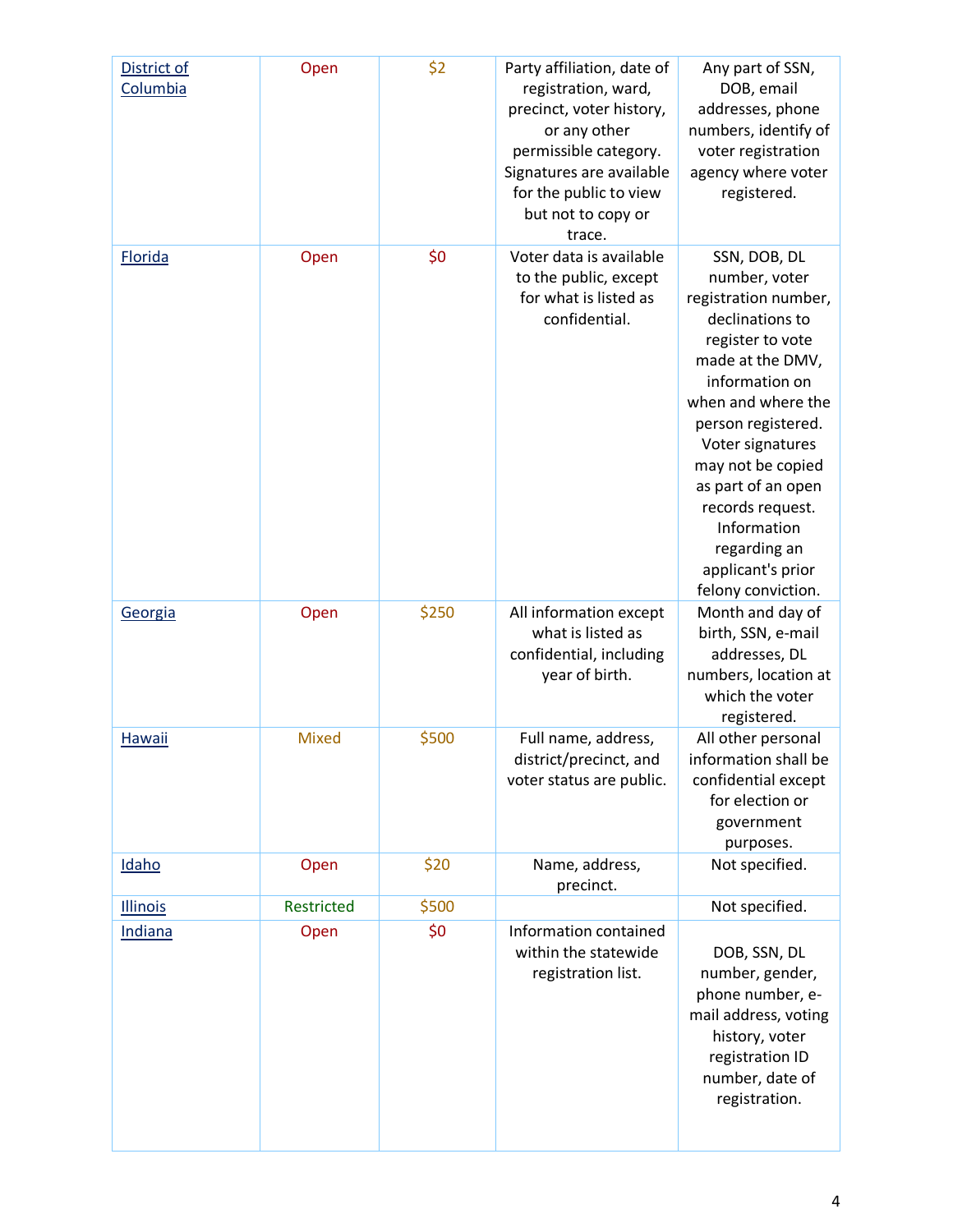| lowa          | <b>Mixed</b> | \$1,100 | Registration data<br>specified by the list<br>purchaser.                                                                                                                                                                                                                                                                | Whole or partial<br>SSN, voter ID<br>number assigned by<br>the state, DL<br>number.                                                                                                                                                                                                                                                                                                                                    |
|---------------|--------------|---------|-------------------------------------------------------------------------------------------------------------------------------------------------------------------------------------------------------------------------------------------------------------------------------------------------------------------------|------------------------------------------------------------------------------------------------------------------------------------------------------------------------------------------------------------------------------------------------------------------------------------------------------------------------------------------------------------------------------------------------------------------------|
| <b>Kansas</b> | Open         | \$200   | Not specified.                                                                                                                                                                                                                                                                                                          | SSN, DL number or<br>any part thereof<br>must be removed or<br>rendered<br>unreadable.                                                                                                                                                                                                                                                                                                                                 |
| Kentucky      | <b>Mixed</b> | \$2,000 | Not specified.                                                                                                                                                                                                                                                                                                          | SSN is redacted.                                                                                                                                                                                                                                                                                                                                                                                                       |
| Louisiana     | Open         | \$5,000 | Voter registration<br>records, except for the<br>confidential<br>information.                                                                                                                                                                                                                                           | SSN, DL number, day<br>and month of birth,<br>mother's maiden<br>name, e-mail<br>address, SMS<br>number, the fact<br>that a registered<br>voter is entitled to<br>assistance in voting,<br>an individual's<br>declination to<br>register to vote,<br>information relating<br>to the specific public<br>assistance agency or<br>motor vehicle office<br>through which a<br>particular individual<br>registered to vote. |
| <b>Maine</b>  | <b>Mixed</b> | \$2,200 | Voter's name,<br>residence address,<br>mailing address, DOB,<br>enrollment status,<br>electoral districts, voter<br>status, date of<br>registration, date of<br>change of the vote<br>record, voter<br>participation history,<br>voter record number<br>and any special<br>designations (UOCAVA<br>voter, for example). | Not specified.                                                                                                                                                                                                                                                                                                                                                                                                         |
| Maryland      | Restricted   | \$125   | Applicants for the<br>copies of the<br>registration list may<br>specify the information<br>to include among<br>name, address, party<br>affiliation, sex, DOB,<br>voting history.                                                                                                                                        | SSN, DL number                                                                                                                                                                                                                                                                                                                                                                                                         |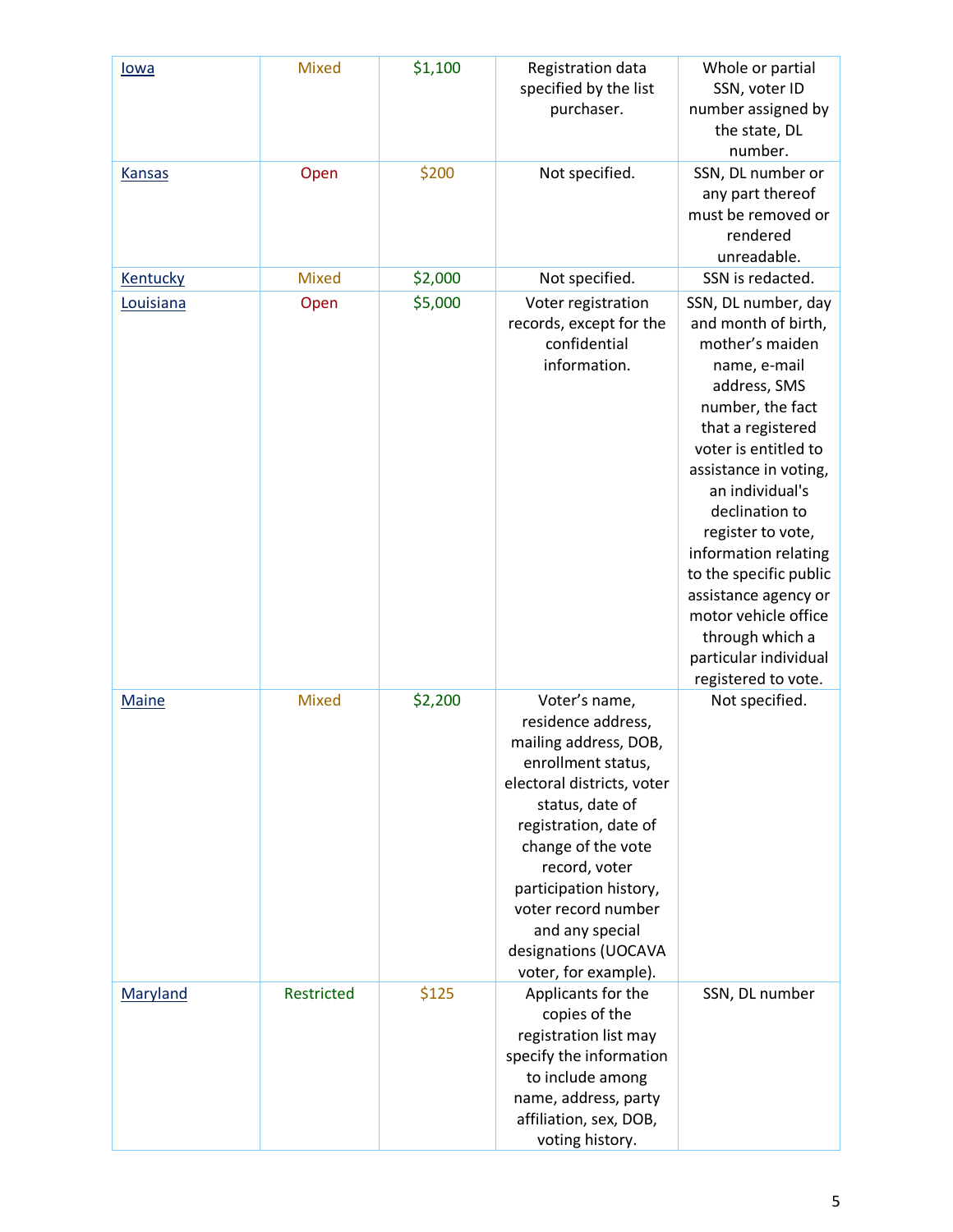| Massachusetts      | <b>Mixed</b> | \$0     | Names and addresses.                                                                                                                                         | Not specified,<br>though names and<br>addresses of<br>registered voters<br>are not public<br>information.                                                                                                                             |
|--------------------|--------------|---------|--------------------------------------------------------------------------------------------------------------------------------------------------------------|---------------------------------------------------------------------------------------------------------------------------------------------------------------------------------------------------------------------------------------|
| Michigan           | Open         | \$23    | Name, address, year of<br>birth                                                                                                                              | DL number, last 4 of<br>SSN, month and day<br>of birth, phone<br>number,<br>information that a<br>person declined to<br>register to vote, the<br>office that received<br>a registered voter's<br>application, digitized<br>signature. |
| Minnesota          | Restricted   | \$51    | Name, address, year of<br>birth, voting history,<br>phone number, voting<br>district.                                                                        | DOB, SSN, DL<br>number, ID number,<br>Military ID, Passport<br>number.                                                                                                                                                                |
| <b>Mississippi</b> | Open         | \$1,100 | Full names, residence<br>address, mailing<br>address, registration<br>date, voter status, last<br>vote date, district,<br>voting history with<br>party code. | SSN, DOB, age, DL<br>number, phone<br>numbers, e-mail<br>addresses, fax<br>numbers, voter<br>number assigned by<br>the county, custom<br>fields, last jury date,<br>registration source.                                              |
| <b>Missouri</b>    | Open         | \$35    | Names, DOB, unique<br>voter identification<br>numbers, addresses,<br>townships or wards,<br>precincts, voting<br>history.                                    | Not specified.                                                                                                                                                                                                                        |
| <b>Montana</b>     | Open         | \$1,000 | Information can be<br>customized for<br>requestor.                                                                                                           | DL, whole or partial<br>SSN, address<br>information for<br>protected<br>individuals.                                                                                                                                                  |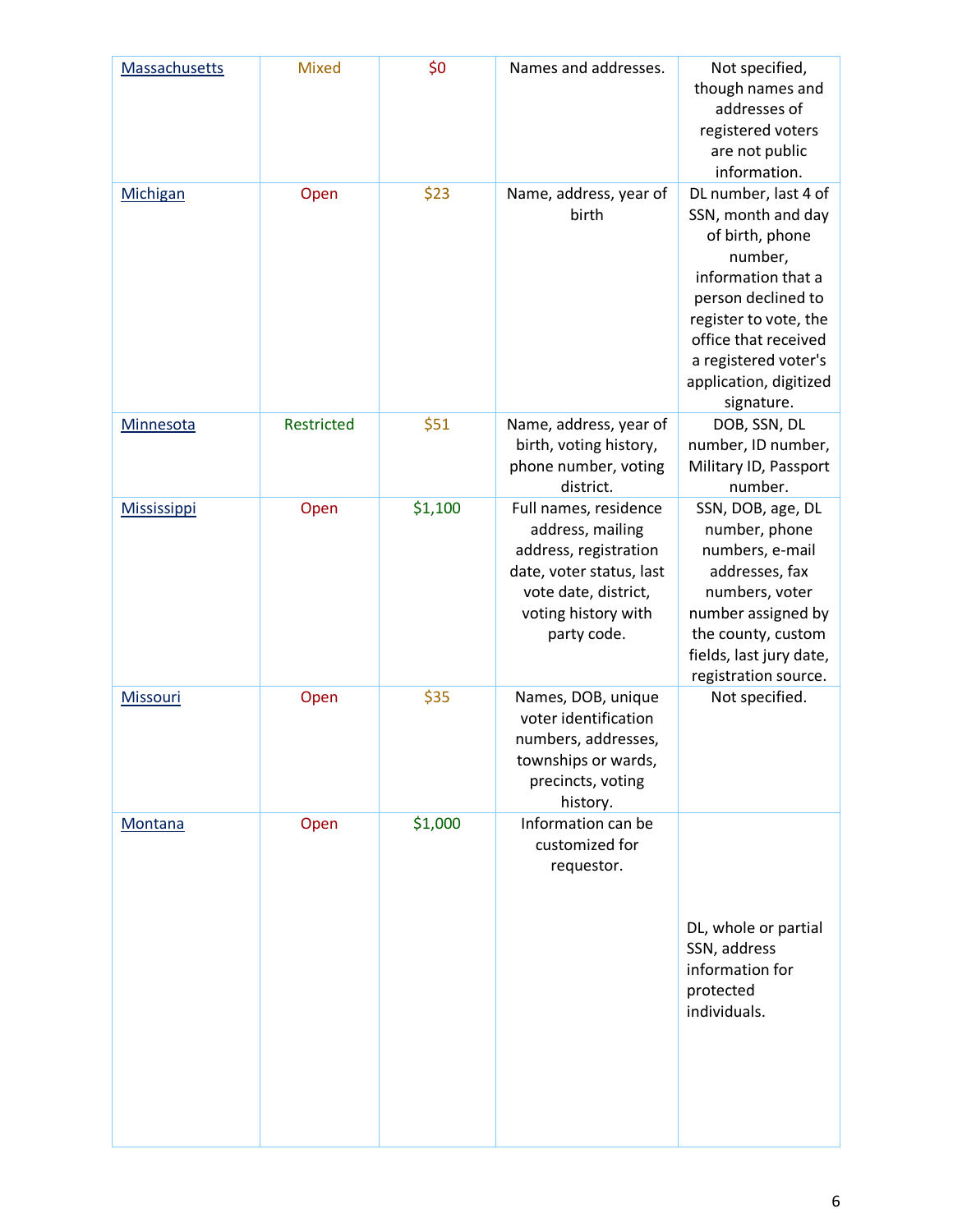| Nebraska             | <b>Mixed</b> | \$500    | All information on the<br>voter registration form.<br>Names, residence<br>address, mailing<br>address, address of last<br>registration, phone<br>numbers and e-mail<br>addresses (unless<br>requested to be<br>private), DL number or<br>last four of SSN, date of<br>application for<br>registration, place of<br>birth, DOB, party<br>affiliation. | Voters may request<br>that phone numbers<br>and e-mail<br>addresses remain<br>private.                                                                                                                                                                                                                             |
|----------------------|--------------|----------|------------------------------------------------------------------------------------------------------------------------------------------------------------------------------------------------------------------------------------------------------------------------------------------------------------------------------------------------------|--------------------------------------------------------------------------------------------------------------------------------------------------------------------------------------------------------------------------------------------------------------------------------------------------------------------|
| Nevada               | Open         | \$20,000 | Names, address, DOB,<br>phone number and the<br>serial number on each<br>application. Parties<br>receive information on<br>the last date the record<br>was changed, and<br>additions and revisions<br>to the list.                                                                                                                                   | SSN, DL number, e-<br>mail address;<br>address and phone<br>number if<br>requested.                                                                                                                                                                                                                                |
| <b>New Hampshire</b> | <b>Mixed</b> | \$275    | Name, domicile<br>address, mailing<br>address, town or city,<br>voter history, and party<br>affiliation.                                                                                                                                                                                                                                             | Any other<br>information on<br>voter registration<br>form (which<br>includes SSN and DL<br>number). The voter<br>database is private<br>and confidential and<br>any of the<br>information<br>contained therein<br>shall not be<br>disclosed pursuant<br>to a subpoena or<br>civil litigation<br>discovery request. |
| <b>New Jersey</b>    | Open         | \$375    | Not specified.                                                                                                                                                                                                                                                                                                                                       | SSN, DL number are<br>redacted from all<br>public records.                                                                                                                                                                                                                                                         |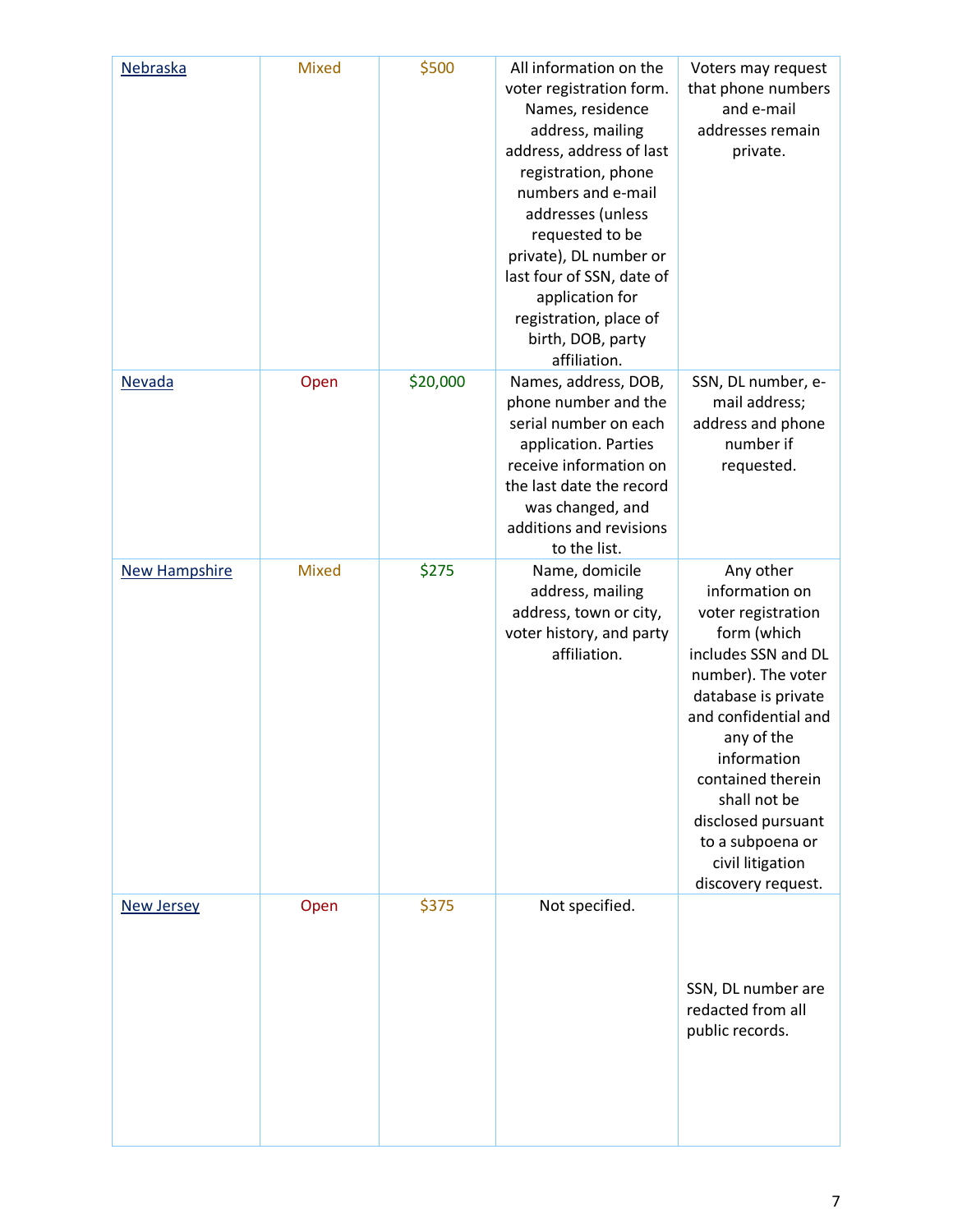| <b>New Mexico</b> | <b>Mixed</b> | \$5,215 | Voter data (selected<br>information derived<br>from the voter file),<br>mailing labels<br>(prepared mailing<br>labels of selected<br>voters arranged in<br>order and containing<br>only the name and<br>address of voter), or<br>special voter list (list of<br>selected voters<br>arranged in order<br>requested).                                                                                                                                                                                                                                                                                                                 | SSN, codes used to<br>identify agencies<br>where voters have<br>registered, a voter's<br>day and month of<br>birth or voters'<br>telephone numbers<br>if prohibited by<br>voters.                                                                                                                         |
|-------------------|--------------|---------|-------------------------------------------------------------------------------------------------------------------------------------------------------------------------------------------------------------------------------------------------------------------------------------------------------------------------------------------------------------------------------------------------------------------------------------------------------------------------------------------------------------------------------------------------------------------------------------------------------------------------------------|-----------------------------------------------------------------------------------------------------------------------------------------------------------------------------------------------------------------------------------------------------------------------------------------------------------|
| <b>New York</b>   | <b>Mixed</b> | \$0     | Name, residence<br>address and party<br>enrollment.                                                                                                                                                                                                                                                                                                                                                                                                                                                                                                                                                                                 | Not specified.                                                                                                                                                                                                                                                                                            |
| North Carolina    | Open         | \$0     | Voter name, county<br>voter identification<br>number, residential<br>address, mailing<br>address, sex, race, age<br>but not date of birth,<br>party affiliation,<br>precinct name, precinct<br>identification code,<br>congressional district,<br>senate district,<br>representative district,<br>and, where applicable,<br>county commissioner<br>district, city governing<br>board district, fire<br>district, soil and water<br>conservation district,<br>and any other district<br>information available,<br>and voter history<br>including primary,<br>general, and special<br>districts, or any other<br>reasonable category. | Full or partial SSN,<br>DOB, identify of the<br>public agency which<br>the voter registered,<br>e-mail. Cumulative<br>data based on those<br>items of information<br>may be publicly<br>disclosed as long as<br>information about<br>any individual<br>cannot be discerned<br>from the disclosed<br>data. |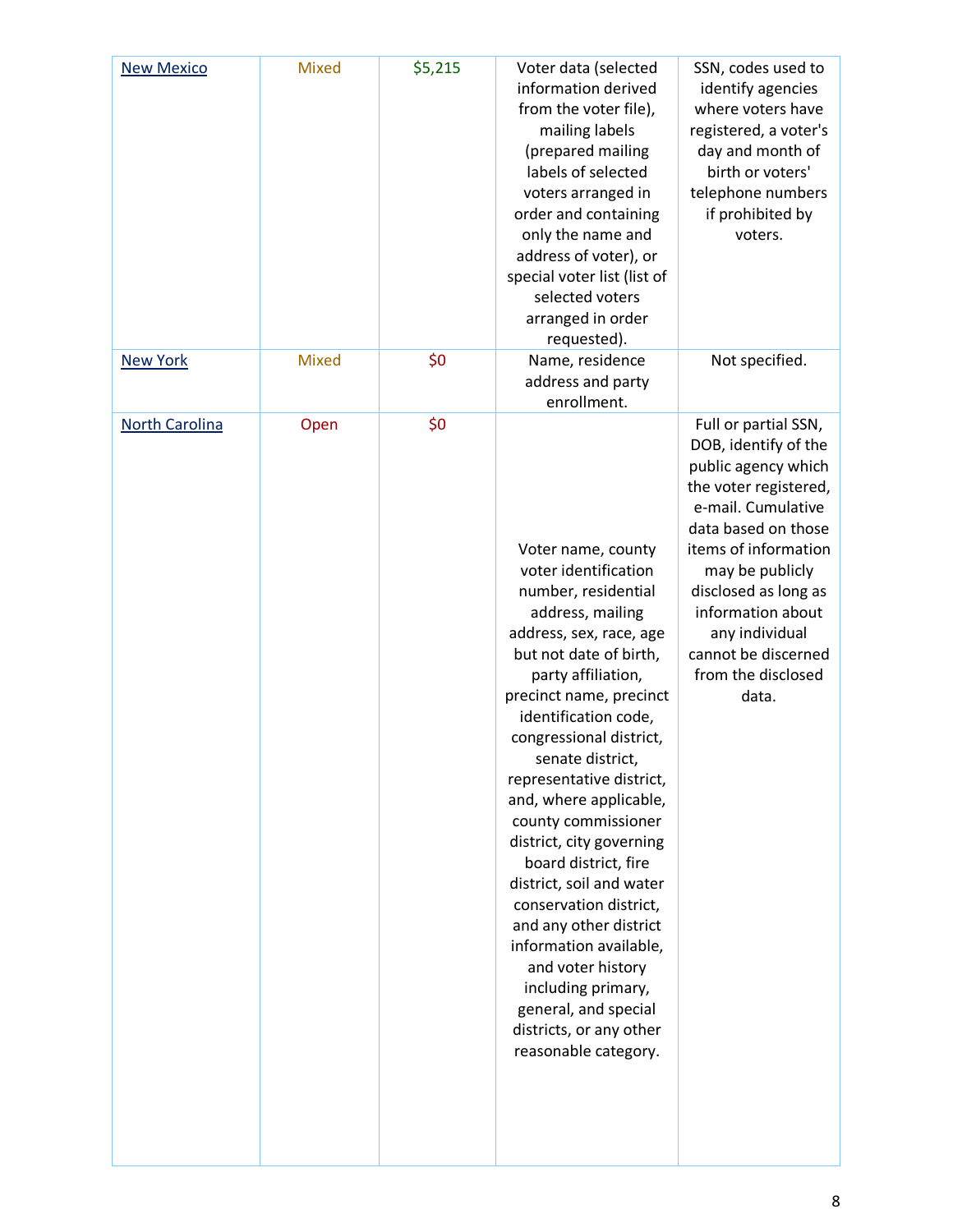| North Dakota          | Restricted   | \$2,120 | Name, residential and<br>mailing address, unique<br>identifier generated<br>and assigned to the<br>individual in the central<br>voter file, active or<br>inactive status, district<br>and precinct, voting<br>history.            | All information in<br>the central voter file<br>is an exempt record<br>that is not public.<br>Candidates, parties<br>and political<br>committees receive<br>the above<br>information, but do<br>not receive DOB and<br>DL number of<br>voters. |
|-----------------------|--------------|---------|-----------------------------------------------------------------------------------------------------------------------------------------------------------------------------------------------------------------------------------|------------------------------------------------------------------------------------------------------------------------------------------------------------------------------------------------------------------------------------------------|
| Ohio                  | Open         | \$0     | Name, address,<br>precinct number,<br>voting history.                                                                                                                                                                             | Not specified.                                                                                                                                                                                                                                 |
| Oklahoma              | Open         | \$0     | Name, address, party<br>affiliation.                                                                                                                                                                                              | Full or partial SSN,<br>DL number, voter<br>registration<br>application.                                                                                                                                                                       |
| <b>Oregon</b>         | Open         | \$500   | Name, party affiliation,<br>residence or mailing<br>address and precinct<br>name/number                                                                                                                                           | Not specified.                                                                                                                                                                                                                                 |
| Pennsylvania          | Open         | \$20    | Name, address, DOB,<br>voting history, voting<br>district.                                                                                                                                                                        | Digitized or<br>electronic signatures<br>or statewide voter<br>registration number.<br>The agency where a<br>voter registered.                                                                                                                 |
| <b>Rhode Island</b>   | Open         | \$25    | Name, party affiliation,<br>street address, city or<br>town, congressional<br>district, senatorial<br>district, representative<br>district, ward, and/or<br>precinct and nothing<br>else.                                         | Anything that<br>indicates where the<br>voter registered.                                                                                                                                                                                      |
| <b>South Carolina</b> | Open         | \$2,500 | Name, sex, race, DOB,<br>residence and mailing<br>address, phone<br>number.                                                                                                                                                       | SSN. Information<br>that is confidential<br>for other state<br>agencies must also<br>remain confidential<br>in the voter list.                                                                                                                 |
| <b>South Dakota</b>   | <b>Mixed</b> | \$2,500 | All information from<br>each voter's<br>registration card<br>(except what is kept<br>confidential below),<br>the date of the last<br>election the voter has<br>voted in, and when the<br>voter's information<br>was last updated. | Full DOB (though<br>birth year may be<br>disclosed), SSN, DL<br>number                                                                                                                                                                         |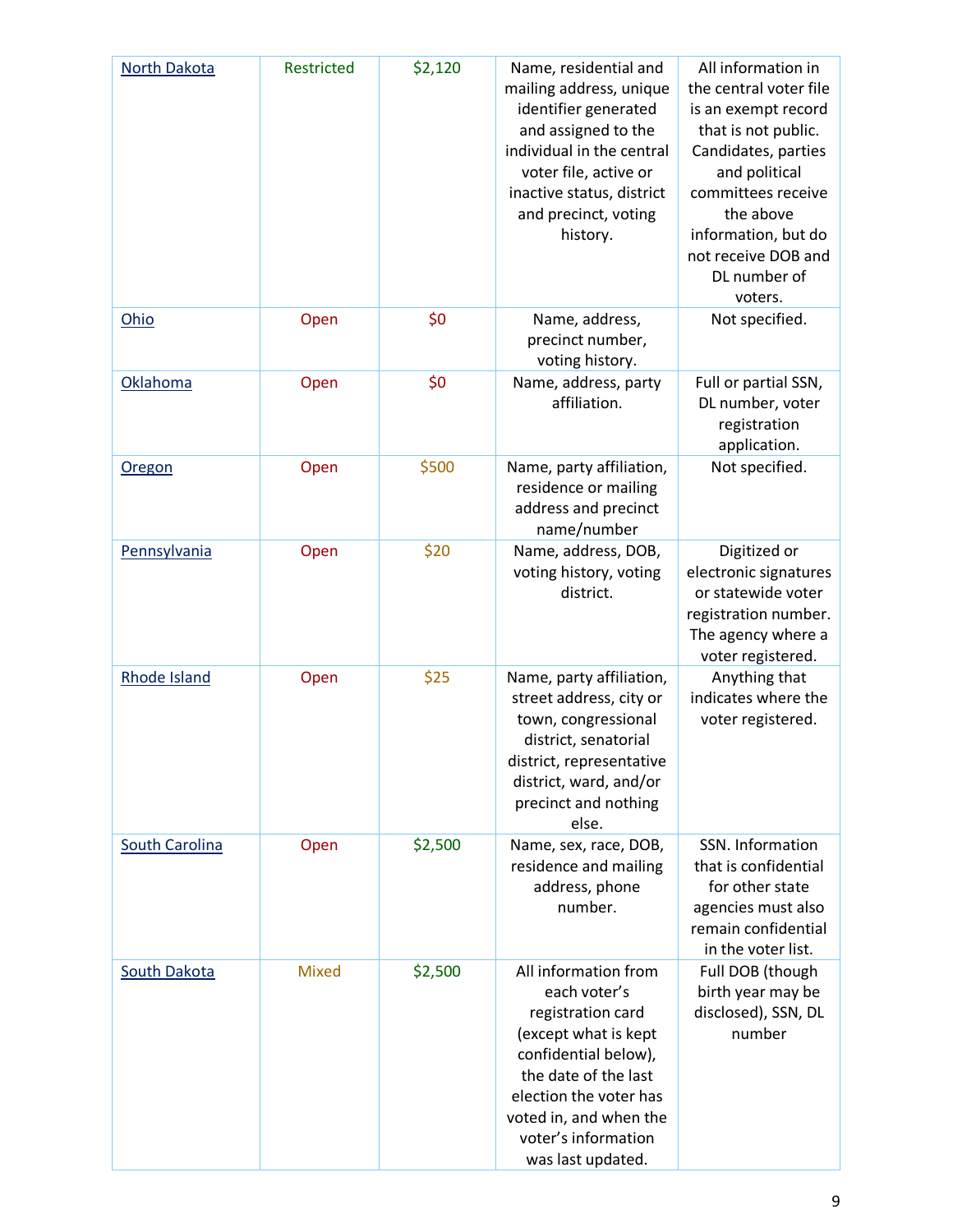| Tennessee       | <b>Mixed</b> | \$2,500 | Voter registration<br>information, including<br>voting history.                                                                                                                                                    | SSN                                                                                                                                                                                                                                                                                               |
|-----------------|--------------|---------|--------------------------------------------------------------------------------------------------------------------------------------------------------------------------------------------------------------------|---------------------------------------------------------------------------------------------------------------------------------------------------------------------------------------------------------------------------------------------------------------------------------------------------|
| <b>Texas</b>    | Open         | \$1,279 | Name, DOB,<br>registration number,<br>residence address (or<br>concise description of<br>the voter's residence if<br>the voter has no<br>address).                                                                 | SSN, DL number,<br>personal<br>identification card<br>number, indication<br>that an applicant is<br>interested in<br>working as an<br>election judge. The<br>following cannot be<br>posted online:<br>phone number, SSN,<br>DL number, DOB, or<br>residential address<br>of protected<br>persons. |
| Utah            | Open         | \$1,050 | Information contained<br>on the voter<br>registration form<br>(name, address, phone<br>number if listed, party).                                                                                                   | DL number, SSN,<br>email address and<br>day of birth. Months<br>and years of birth<br>are restricted to<br>government<br>officials,<br>government<br>employees, political<br>parties, or certain<br>other persons under<br>certain<br>circumstances.                                              |
| Vermont         | Open         | \$0     | Information contained<br>within the statewide<br>list that is not<br>confidential.                                                                                                                                 | Month and day of<br>birth, DL number,<br>telephone number,<br>e-mail address, and<br>the last four digits of<br>SSN.                                                                                                                                                                              |
| <b>Virginia</b> | <b>Mixed</b> | \$5,000 | Name, address, year of<br>birth, gender and all<br>election districts<br>applicable to each<br>registered voter. Voting<br>history is also available<br>to candidates, parties,<br>etc. for political<br>purposes. | Any part of SSN,<br>addresses of<br>protected persons,<br>the declination by<br>an individual to<br>register to vote and<br>related records, the<br>identity of a voter<br>registration agency<br>through which a<br>particular voter is<br>registered, birth day<br>and month.                   |